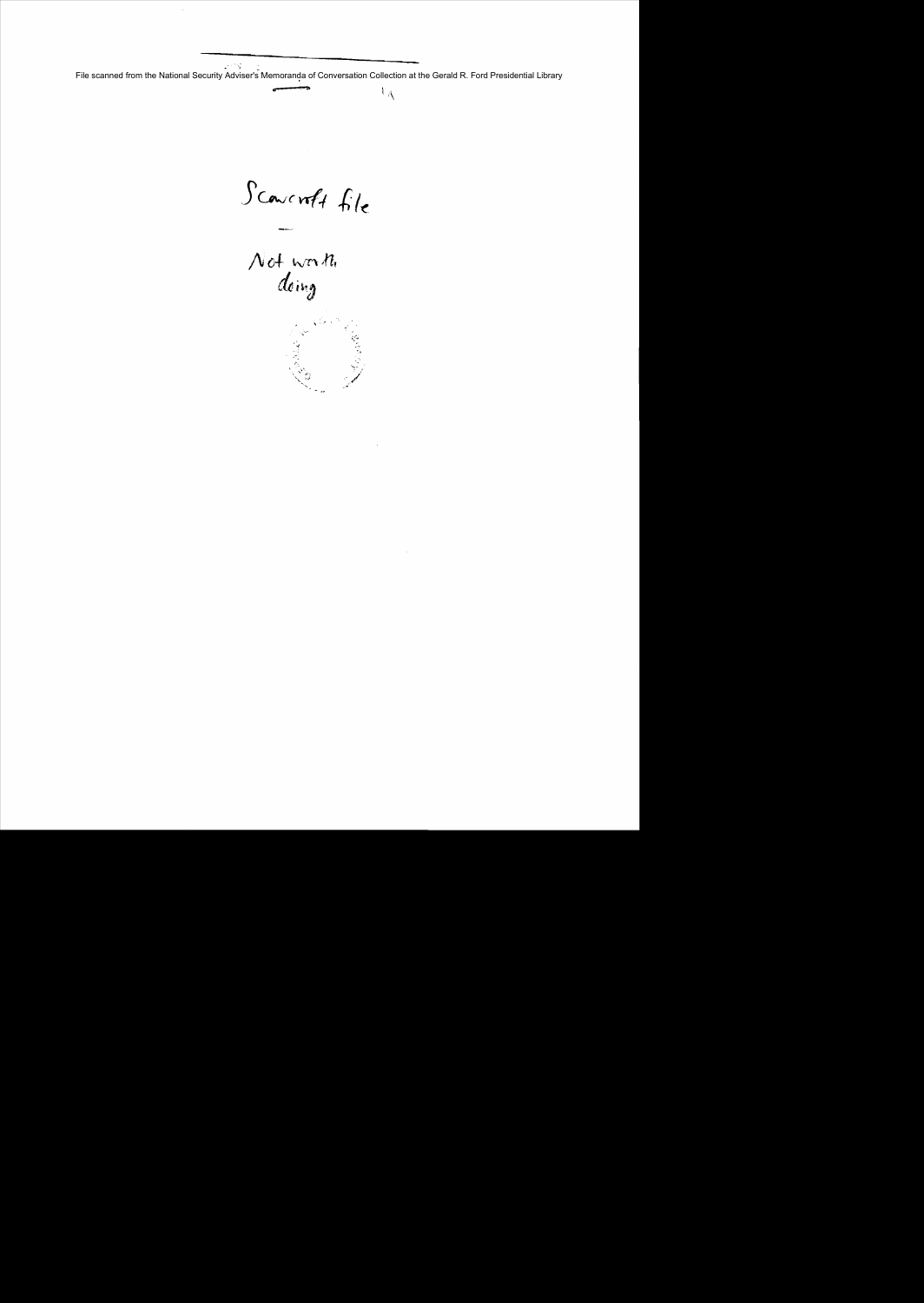## MEMORANDUM OF CONVERSATION

PARTICIPANTS: Cabinet Meeting

| DATE AND TIME: | Wednesday, October 30, 1974<br>$11:00$ a.m. [Scheduled for 1 hour] |
|----------------|--------------------------------------------------------------------|
| PLACE:         | The Cabinet Room                                                   |

President: We have a lot of business so let's get right at it.

Ash: Personnel items and reclamas are still going on.

Recissions and reductions to get under \$300 billion are under advisement by the President.

President: Inflation is still ranked by the people as the most serious problem we have.

Every Department has the responsibility to know what its out of the ball game is. I expect each to carry out its part of the program. Butz first.

Butz: [Talked about restrictive support legislation.]

Dent: Trying to get out the word on energy conservation.

[Much discussion of Jones Act and National Security waiver.] Lynn: Trying to get a consensus on improving our long term approach to credit.

Morton: Deep  $\omega^{\mathcal{I} \mu}$  ports looks okay. Strip mining is tougher. Navy Petroleum Reserves  $#1$  and  $#4$ . We are trying to get together a proposal for you.

[Issue between DOD and Interior on how to explore  $#4.$ ]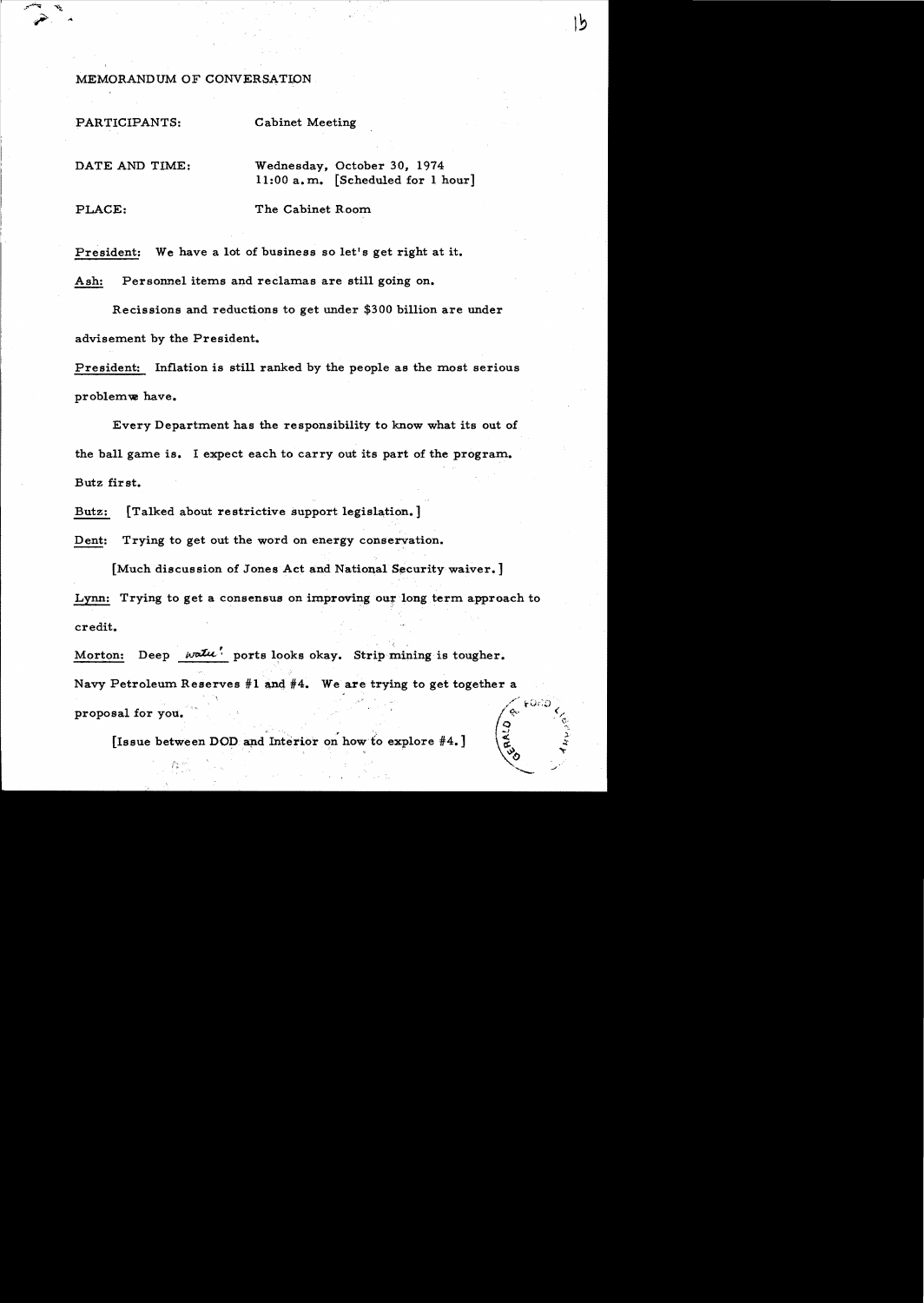## SECRET *IE* YES ONLY

Hebert is being very tough.

President: We ought to be able to talk Hebert into something on #1, even if we have to earmark funds.

 $\mathcal{N}$  .

f.;

Morton: Oil shale -- will have evaluation by January.

Justice (Silberman)

Brennan: